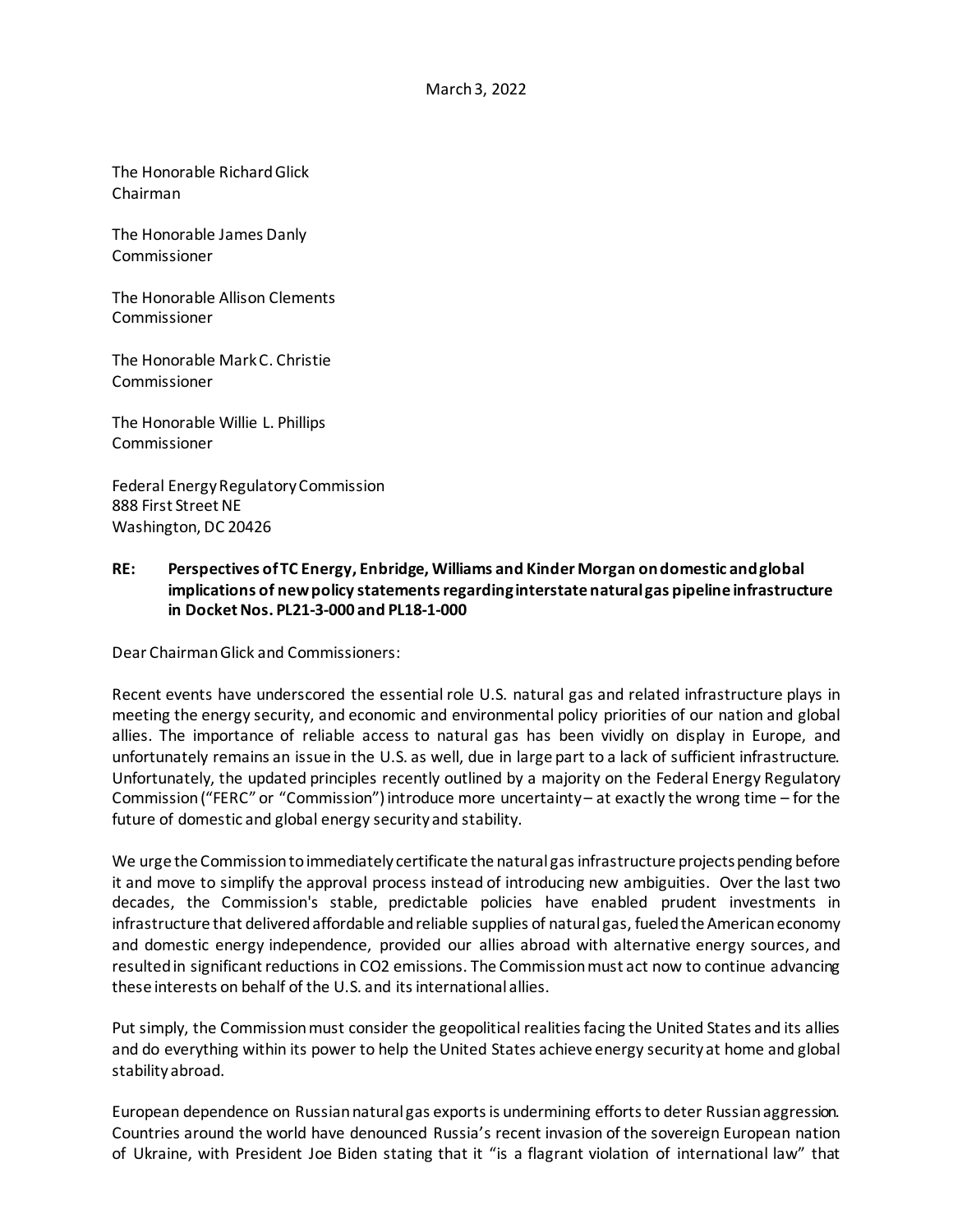"demands a firm response from the international community." [1](#page-1-0) However, the United States' European allies depend heavily on imported natural gas from Russia, with Germany, Italy, France, and Belarus importing significantly large volumes.  $2$  The European Union as a whole depends on Russia for around 40% of its natural gas. [3](#page-1-2) Russia's energy exports also represent a significant source of its financial strength and governmental spending power, with over a third of its national revenues coming from foreign energy sales.<sup>[4](#page-1-3)</sup>

Russia is well aware of the "systemic importance" [5](#page-1-4) it has over Europe vis-à-vis natural gas deliveries and has already demonstrated a willingness to use this dependence as political leverage.<sup>[6](#page-1-5)</sup> Whether during today's military conflict or in others that may follow, European leaders are recognizing their need to secure liquified natural gas ("LNG") from more reliable and long-lasting sources, with some already committing to build additional energy infrastructure to combat both their energy vulnerability and Russia's ability to fund its aggressive military operations. [7](#page-1-6)

https://www.reuters.com/markets/europe/russias-oil-gas-revenue-windfall-2022-01-21/; Patricia Cohen and Stanley Reed, *Why the Toughest Sanctions on Russia Are the Hardest for Europe to Wield*, N.Y. TIMES, Feb. 25, 2022, https://www.nytimes.com/2022/02/25/business/economy/russia-europe-sanctions-gas-oil.html.

<span id="page-1-4"></span><sup>5</sup> Press Briefing by Press Secretary Jen Psaki and Deputy National Security Advisor for International Economics and Deputy NEC Director Daleep Singh (Feb. 24, 2022), https://www.whitehouse.gov/briefing-room/pressbriefings/2022/02/24/press-briefing-by-press-secretary-jen-psaki-and-deputy-national-security-advisor-forinternational-economics-and-deputy-nec-director-daleep-singh-february-24-2022/.

<span id="page-1-5"></span><sup>6</sup> *See* Sam Meredith, *Russia Chooses Not to Raise Natural Gas Supplies to Europe Despite Putin's Pledge to Help*, CNBC, Oct. 19, 2021, https://www.cnbc.com/2021/10/19/energy-crisis-russia-opts-against-increasing-gas-suppliesto-europe.html.

<span id="page-1-6"></span><sup>7</sup> *See, e.g.*, Nikolaus J. Kurmayer, *Germany to Create Strategic Coal and Gas Reserves*, EURACTIV, Feb. 25, 2022, https://www.euractiv.com/section/energy/news/germany-to-create-strategic-coal-and-gas-reserves/ (noting Germany's intention to "diversify its supply" as a result of Russia's attack on Ukraine, including "'the additional construction of LNG terminals in Germany so that [Germany] can govern energy supply on [its] own state territory and guarantee sovereignty"'); Daniel Michaels, *EU Energy Ministers Plan Response to Ukraine Crisis*, THE WALL STREET JOURNAL, Feb. 28, 2022, https://www.wsj.com/livecoverage/russia-ukraine-latest-news-2022-02- 28/card/diAZkMplAvYFhAYR6eE5; *Germany to Push Ahead with Two LNG Terminals to Reduce Russian Gas Dependence: Scholz*, S&P GLOBAL, Feb. 27, 2022, https://www.spglobal.com/commodity-insights/en/marketinsights/latest-news/lng/022722-germany-to-push-ahead-with-two-lng-terminals-to-reduce-russian-gasdependence-scholz.

<span id="page-1-0"></span><sup>1</sup> Amy Nakamura and Ledyard King, *Transcript: President Biden Delivers Remarks on U.S. Sanctions, Putin's Advancements into Ukraine*, USA TODAY, Feb. 23, 2022,

https://www.usatoday.com/story/news/politics/2022/02/22/transcript-biden-sanctions-russiaukraine/6896649001/.

<span id="page-1-1"></span><sup>2</sup> *See*U.S. Energy Information Administration, Country Analysis: Russia (2021),

https://www.eia.gov/international/analysis/country/RUS(noting that "in 2020, customers in Europe and Eurasia received approximately 89% of Russia's 8.5 Tcf of natural gas exports[;Germany](https://www.eia.gov/international/analysis/country/GRM), [Italy,](https://www.eia.gov/international/analysis/country/ITA) France, and Belarus received almost half of the volumes exported to Europe and Eurasia"); Nina Chestney, *Analysis-Russian Risks Stoke Fears for European Winter Gas Supplies*, U.S.NEWS, Feb. 25, 2022,

https://money.usnews.com/investing/news/articles/2022-02-25/analysis-russian-risks-stoke-fears-for-europeanwinter-gas-supplies(noting that "Europe will need to secure large quantities of gas if it wants to avoid soaring prices and crippling energy bills next winter in the event of disruption to flows from Russia" and "Russia, which supplies around 40% of Europe's gas, has said it will continue to deliver natural gas to world markets and analysts say sanctions against Russian gas imports in response to its invasion of Ukraine this week are unlikely.") ("Russian Risks Analysis")

<span id="page-1-2"></span><sup>3</sup> *See* Russian Risks Analysis.

<span id="page-1-3"></span><sup>4</sup> *Factbox: Russia's Oil and Gas Revenue Windfall*, REUTERS, Jan. 21, 2022,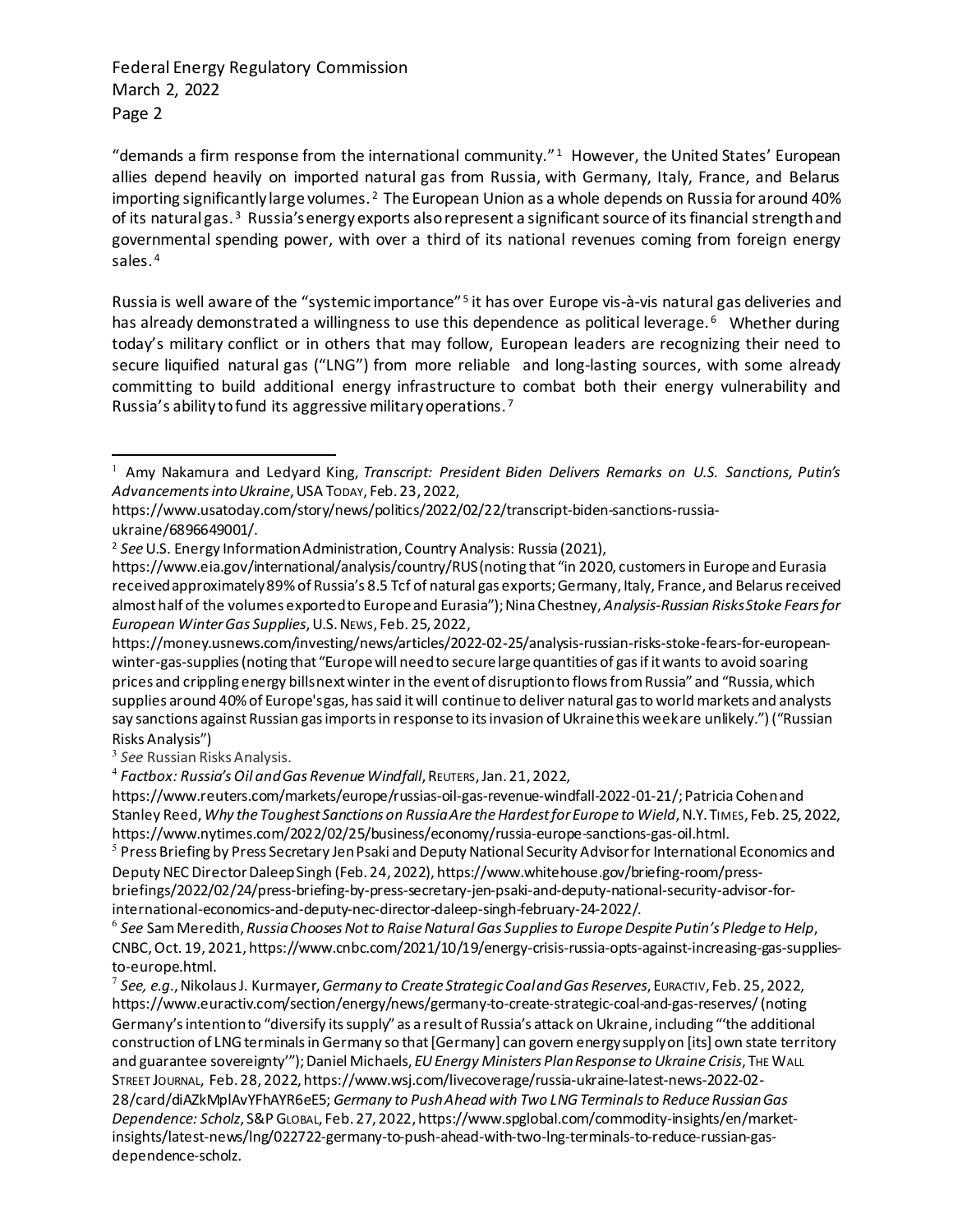The real-world implications of these circumstances cannot be overstated, but they may be averted by enhancing access to domestic natural gas supplies and increasing LNG exports. President Biden recognized this over a month ago and called on LNG exporting nations to increase deliveries to the European Union. [8](#page-2-0) The United States responded, supplying more than half of all LNG imports into Europe for the month of January 2022. In fact, "exports of LNG from the United States to EU-27 and the UK [increased from 3.4 billion cubic feet per day](https://www.eia.gov/todayinenergy/detail.php?id=51358&src=email) (Bcf/d) in November 2021 to 6.5 Bcf/d in January 2022— the most LNG shipped to Europe from the United States on a monthly basis to date."<sup>[9](#page-2-1)</sup>

However, these volumes are not enough to break Europe's dependency on Russian natural gas.<sup>[10](#page-2-2)</sup> Fortunately, the United States has the means and the opportunity to do more. Applications for multiple interstate natural gas pipeline projects designed to feed LNG export facilities are ready for immediate certification before the Commission, with some having been pending for over one to two years. By certificating these projects and providing a clear regulatory path for other projects currently in development, the Commission can take a bold step toward protecting the United States' allies and eliminating the leverage and profit that enables Russia's international aggression. Projects that clearly meet the requirement for public convenience and necessity and have completed a Final Environmental Impact Statement must be allowed to proceed to support the United States' allies with vast American supplies of low-cost and responsibly produced natural gas.

Increasing United States LNG exports will also counter Russia's Asian interests and advance the United States' climate goals. Russia andChina recently reached an agreement under which Russia will supply 100 million metric tons of coal to China, which will enable China to continue opening new coal-fired power plants and add mightily to global emissions.<sup>[11](#page-2-3)</sup> According to the U.S. Energy Information Administration, coal emits nearly twice as much CO2 per BTU as natural gas.<sup>[12](#page-2-4)</sup> China has also agreed to purchase significant quantities of Russian natural gas.<sup>[13](#page-2-5)</sup> Increasing United States LNG exports will provide China with a cleaner alternative energy supply and allow the United States to capture revenues otherwise headed to Russia.

Now more than ever, the principles of energy independence and energy security are of the utmost importance to the United States and the Commission must act to ensure our country can maintain and enhance them, along with further economic and environmental gains and electric grid reliability. With its plentiful reserves, the United States must be able to take advantage of its own domestic supplies. There is no need for the United States to import Russian crude oil due to lack of natural gas transmission capacity in the Northeast. The projects that the Commission has not certificatedwould have reduced the need to

<span id="page-2-0"></span><sup>8</sup> *See* Press Briefing by Press Secretary Jen Psaki (Jan. 25, 2022), https://www.whitehouse.gov/briefing-room/pressbriefings/2022/01/25/press-briefing-by-press-secretary-jen-psaki-january-25-2022/ ("We're in discussion with major natural gas producers around the globe to understand their capacity and willingness to temporarily surge natural gas output and to allocate these volumes to European buyers.").

<span id="page-2-1"></span><sup>&</sup>lt;sup>9</sup> Jack Burke, *U.S. LNG Exports to Europe Hits Record in January*, DIESEL & GAS TURBINE WORLDWIDE, Feb. 22, 2022, https://www.dieselgasturbine.com/news/U.S.-LNG-exports-to-Europe-increased-82-since-November/8018416.article

<span id="page-2-2"></span><sup>&</sup>lt;sup>10</sup> See Russian Risks Analysis ("Although a mild late winter and a flurry of LNG supply, particularly from the United States, has helped European storage levels to recover from record lows, they remain at a five-year low of around 30% full, Gas Infrastructure Europe data shows.").

<span id="page-2-3"></span><sup>11</sup> *See* Daniel Markind, *As Russia and China Grow Closer in Energy, America Unilaterally Disarms*, FORBES, Feb. 23, 2022, https://www.forbes.com/sites/danielmarkind/2022/02/23/as-russia-and-china-grow-closer-in-energyamerica-unilaterally-disarms/?sh=326056e53b52.

<span id="page-2-4"></span><sup>&</sup>lt;sup>12</sup> See U.S. Energy Information Administration, Carbon Dioxide Emissions Coefficients (Feb. 9, 2022),

https://www.eia.gov/environment/emissions/co2\_vol\_mass.php.

<span id="page-2-5"></span><sup>13</sup> *See* Chen Aizhu, *Russia, China Agree 30-year Gas Deal via New Pipeline, to Settle in Euros*, REUTERS, Feb. 4, 2022,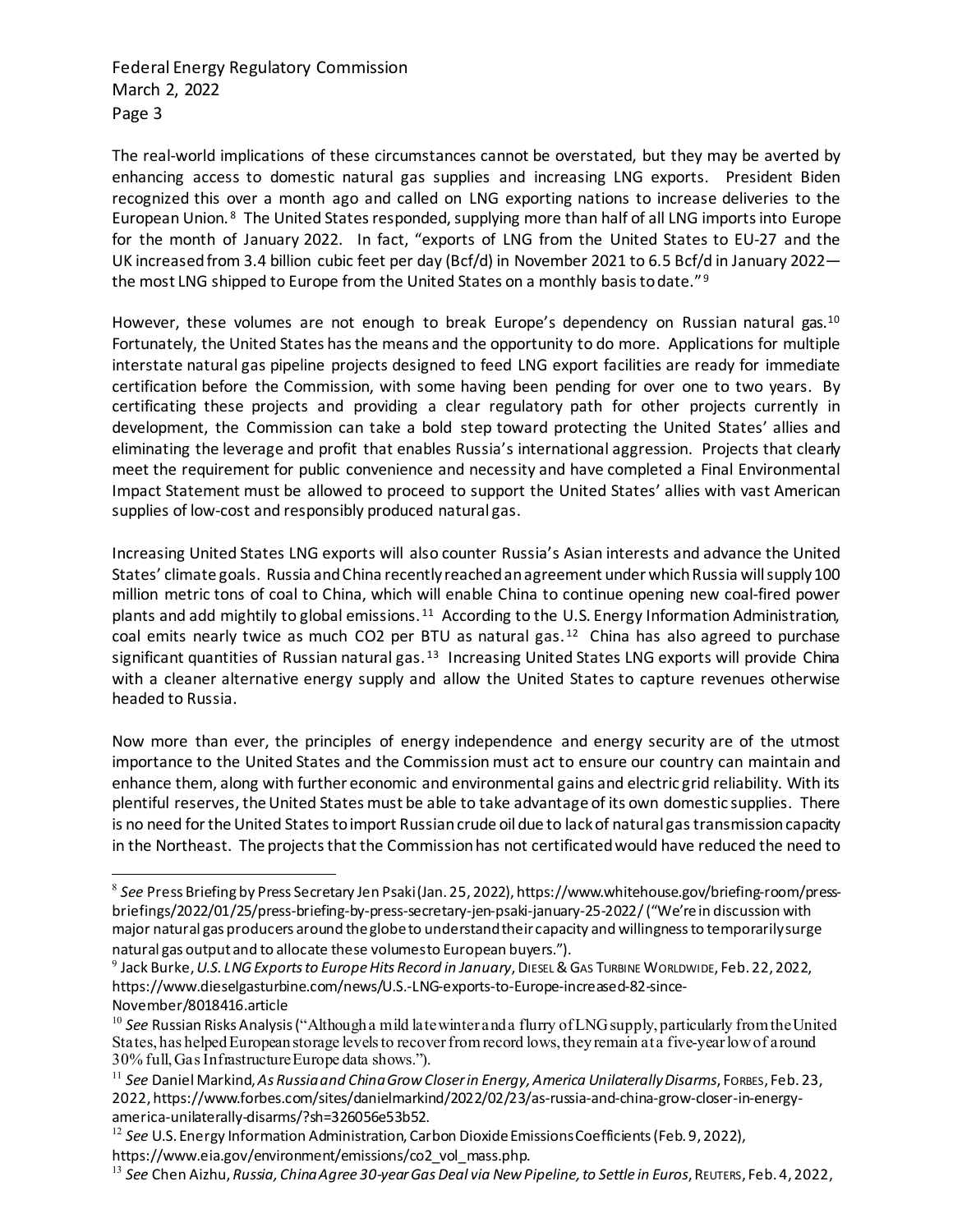burn such oil for fuel for residential heating and power generation in that region. The failure to deliver on the objectives of the Natural Gas Act ("NGA") has led to a larger Russian war chest, along with higher consumer costs and higher greenhouse gas emissions. Interstate pipelines are the safest and most reliable, affordable, and environmentally friendly method to transport these supplies to domestic markets, and it is clear that the Commission's expedited certification of the backlog of pending pipeline projects would advance the United States' domestic and international interests immensely.

Despite the clear benefits to the United States of promptly certificating pending pipeline projects in this perilous time of international conflict, the Commission appears poised to do the opposite. On February 18, 2022, the Commission issued two new policy statements that together impose several new thresholds for certificating a project.<sup>[14](#page-3-0)</sup> Perhaps most concerningly considering the present geopolitical circumstances, the Commission intends to apply these new policies to all project applications **already pending before it**, thereby significantly changing the rules that applied when the projects were originally proposed, requiring applicants to submit supplemental information not yet fully identified, and causing untold further delay. [15](#page-3-1) This despite the fact that there are numerous approaches for the Commission to issue legally defensible certificates without applying the brand new framework set forth in the Commission's new policy statements.[16](#page-3-2) Moreover, one of the major elements of the new policy statements – consideration of downstream emissions – is not even applicable to volumes associated with LNG exports.<sup>[17](#page-3-3)</sup> The delay that will surely follow the Commission's intended approach will come with a heavy price by exacerbating the current geopolitical situation. The Commission must avoid these impacts by taking immediate action on all pending projects without application of the new policy statements.<sup>[18](#page-3-4)</sup>

<span id="page-3-0"></span><sup>14</sup> *Certification of New Interstate Natural Gas Facilities*, 178 FERC ¶ 61,107 (2022) ("*Updated Policy Statement*"); *Consideration of Greenhouse Gas Emissions in Natural Gas Infrastructure Project Reviews*, 178 FERC ¶ 61,108 (2022) ("*GHG Policy Statement*").

<span id="page-3-1"></span><sup>15</sup> *See Updated Policy Statement* at P 100 ("[T]he Commission will apply the Updated Policy Statement to any currently pending applications for new certificates. Applicants will be given the opportunity to supplement the record and explain how their proposals are consistent with this Updated Policy Statement, and stakeholders will have an opportunity to respond to any such filings"); *GHG Policy Statement* at P 129 ("We will apply this interim policy statement to both pending and new NGA section 3 and 7 applications . . . Applicants with pending applications will be given the opportunity to supplement the record and explain how their proposals are consistent with this policy statement, and stakeholders will have an opportunity to respond to any such filings"). The projects face delays not only associated with the new requirements introduced through the recent policy statements, but also from the associated need to rescope the projects themselves, guess at the mitigation efforts that the Commission may accept, and renegotiate project costs with customers.<br><sup>16</sup> For example, the Commission recently found a project to be within the public interest and issued a certificate of

<span id="page-3-2"></span>public convenience and necessity despite finding that the project would cause a reasonably foreseeable increase in GHG emissions, and even with such an increase, the Commission determined that the project's contribution to climate change would not be significant. *Northern Natural Gas Company*, 174 FERC ¶ 61,189 at PP 29-36 (2021). The Commission has also recognized that a project's displacement of other fuels and other offsetting circumstances could result in lower GHG emissions, and offered information for nonprecedential purposes, in issuing certificates. *Tuscarora Gas Transmission Company*, 175 FERC ¶ 61,147 at P 28 (2021); *WBI Energy Transmission, Inc.*, 175 FERC ¶ 61,182 at P. 53 and n. 90 (2021).

<span id="page-3-3"></span><sup>17</sup> *Sierra Club v. FERC* (*Freeport*), 827 F.3d 36, 47 (D.C. Cir. 2016) (holding that the Commission does not have to address the indirect effects of the anticipated export of natural gas because the Department of Energy, not the Commission, has sole authority to license and consider the environmental impacts of the export of any natural gas going through LNG facilities); *Freeport*, 827 F.3d at 62-63 (same); *EarthReports, Inc. v. FERC*, 828 F.3d 949, 956 (D.C. Cir. 2016) (same); *Sierra Club v. FERC*, 867 F.3d 1357, 1372 (D.C. Cir. 2017) (explaining *Freeport*).

<span id="page-3-4"></span><sup>&</sup>lt;sup>18</sup> While the undersigned also dispute the legality of the new policy statements, they intend for this letter to focus on practical options for the Commission to address the immediate geopolitical crisis.